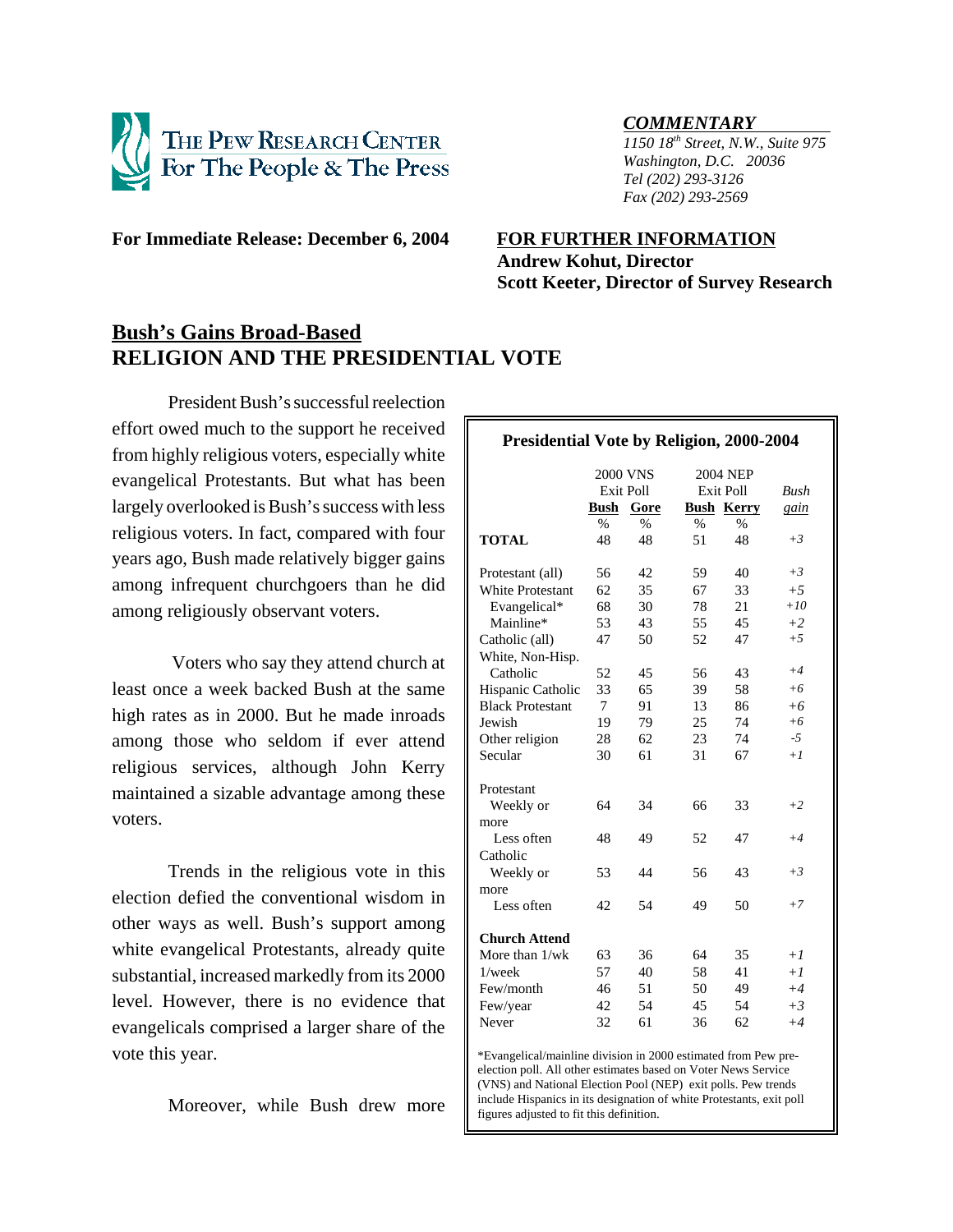support from evangelicals, he increased his share of the vote among other religious denominations as well. Bush fared better among Jews and Catholics – especially Catholics who do not attend church frequently – than he did in 2000.

#### *Bush Gained Among Evangelicals*

According to the National Election Pool exit poll, Bush received 78% of the vote among white evangelicals, up 10% from 2000, according to Pew's final pre-election poll that year. (The 2004 exit poll cannot be directly compared with the exit poll in 2000, which did not include a measure of evangelical identification).

Although voter turnout was up generally in 2004, there is no indication that white evangelicals boosted their level of participation more than other groups in the population. According to a comparison of exit polls and Pew surveys in 2000 and 2004, white evangelicals constituted the same percentage of the electorate in both years: 23%. Overall, there was remarkable stability from 2000 to 2004 in the religious composition of the electorate. The size of other religious groups, and the balance of frequent churchgoers and those who attend infrequently was nearly identical in the two election years.

Still, the election underscored the importance of white evangelical voters to the GOP. In 2004, they constituted 36% of Bush voters. By comparison, African-Americans – the

| Religious Groups as a<br><b>Share of the Electorate</b>                                                                                                                                                                                                                                                               |                 |           |        |  |  |  |
|-----------------------------------------------------------------------------------------------------------------------------------------------------------------------------------------------------------------------------------------------------------------------------------------------------------------------|-----------------|-----------|--------|--|--|--|
|                                                                                                                                                                                                                                                                                                                       | <b>2000 VNS</b> | 2004 NEP  |        |  |  |  |
|                                                                                                                                                                                                                                                                                                                       | Exit Poll       | Exit Poll | Change |  |  |  |
| Tradition                                                                                                                                                                                                                                                                                                             | $\%$            | $\%$      |        |  |  |  |
| <b>White Protestant</b>                                                                                                                                                                                                                                                                                               | 46              | 45        | - 1    |  |  |  |
| Evangelical*                                                                                                                                                                                                                                                                                                          | 23              | 23        | 0      |  |  |  |
| Mainline*                                                                                                                                                                                                                                                                                                             | 23              | 22        | - 1    |  |  |  |
| 21<br>White non-Hisp Catholic 21                                                                                                                                                                                                                                                                                      |                 |           | 0      |  |  |  |
| Secular                                                                                                                                                                                                                                                                                                               | 9               | 10        | $+1$   |  |  |  |
| Other                                                                                                                                                                                                                                                                                                                 | <u>24</u>       | <u>24</u> | 0      |  |  |  |
|                                                                                                                                                                                                                                                                                                                       | 100             | 100       |        |  |  |  |
| Church Attendance                                                                                                                                                                                                                                                                                                     |                 |           |        |  |  |  |
| More than 1/week                                                                                                                                                                                                                                                                                                      | 15              | 16        | $+1$   |  |  |  |
| $1$ /wee $k$                                                                                                                                                                                                                                                                                                          | 29              | 27        | $-2$   |  |  |  |
| Few/month                                                                                                                                                                                                                                                                                                             | 14              | 14        | 0      |  |  |  |
| Few/year                                                                                                                                                                                                                                                                                                              | 28              | 28        | 0      |  |  |  |
| Never                                                                                                                                                                                                                                                                                                                 | 14              | 15        | $+1$   |  |  |  |
|                                                                                                                                                                                                                                                                                                                       | 100             | 100       |        |  |  |  |
| *Evangelical/mainline division in 2000 estimated from Pew pre-<br>election poll. All other estimates based on Voter News Service<br>(VNS) and National Election Pool (NEP) exit polls. Pew trends<br>include Hispanics in its designation of white Protestants, exit<br>poll figures adjusted to fit this definition. |                 |           |        |  |  |  |

most loyal of Democratic constituencies – constituted only about one-fifth (21%) of Kerry's voters.

#### *But Others As Well*

President Bush increased his share of the Catholic vote by five percentage points (52% in 2004, vs. 47% in 2000). His gain among white, non-Hispanic Catholics was four points (52% to 56%).

But the similar size of Bush's gains among Catholics and his gains among other groups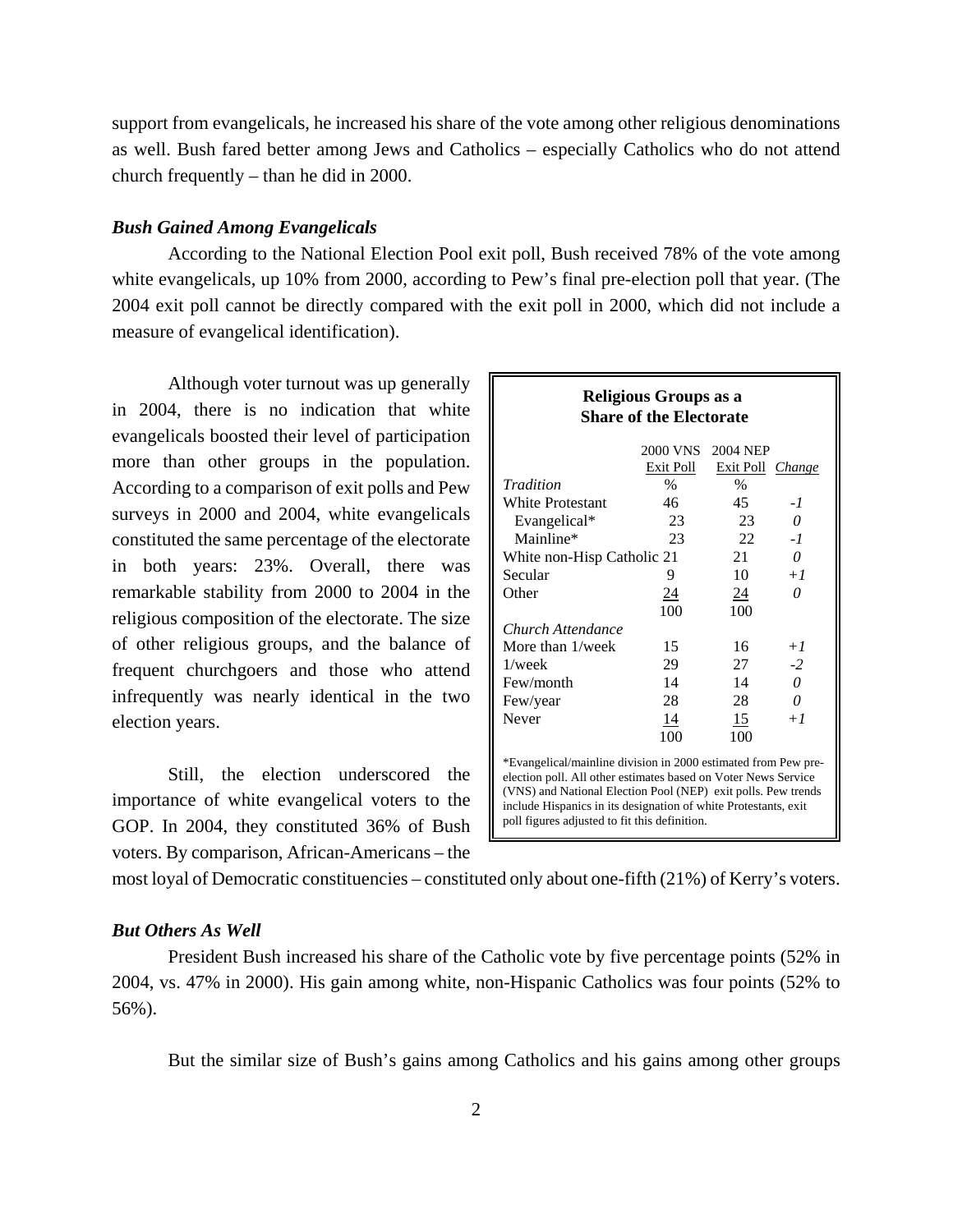suggest that the impact of conservative bishops who spoke out against John Kerry was relatively limited. During the campaign, several Roman Catholic bishops vowed to deny Communion to lawmakers who support abortion rights. But voter support for Bush increased slightly less (three points) among Catholics who are regular churchgoers, and thus who might be more apt to hear about and be influenced by the bishops' appeal, than among those who attend less frequently (up seven points). Indeed, a Pew poll in August found widespread disapproval of the bishops' action among Catholics, with 72% of Catholics saying that it was inappropriate.

Bush also registered a larger-than-average gain among Jews, winning 25% of the vote – up from 19% in 2000. In the key swing state of Florida, he received 20% of the Jewish vote, up from 12% four years ago.

Kerry registered significant gains relative to Al Gore's performance among two groups: seculars and those who do not identify with the major Christian or Jewish traditions. Kerry received 74% of the vote among those who identify themselves as something other than Christian or Jewish, up by 12 points from Gore's total in 2000. And 67% of seculars voted for Kerry, compared with 61% who voted for Gore. Bush's share among the seculars was about the same in 2000 and 2004, but in 2000 7% of seculars voted for Nader. This year only 1% did so.

### *Conservative Turnout Rises*

The electorate of 2004 was more Republican and conservative than the electorate of 2000,

with Republicans matching Democrats 37%-37% this year (compared with 39% Democrat, 35% Republican in 2000), and the percentage of selfidentified conservatives rising four points (from 30% to 34%).

Conservative gains were about the same among less frequent churchgoers (up 2%) as among those who attend church at least once a week (up 1%). Similarly, turnout among Republicans who do not attend church weekly was up at least as much as among those who go less often.

| <b>Conservative Gains</b>         |                 |                  |      |  |  |
|-----------------------------------|-----------------|------------------|------|--|--|
| <b>Not Limited to Churchgoers</b> |                 |                  |      |  |  |
|                                   |                 |                  |      |  |  |
|                                   | <b>2000 VNS</b> | <b>2004 NEP</b>  |      |  |  |
|                                   | Exit Poll       | Exit Poll Change |      |  |  |
|                                   | $\%$            | $\%$             |      |  |  |
| Conservative                      | 30              | 34               | $+4$ |  |  |
| Attend weekly                     | 18              | 19               | $+1$ |  |  |
| Less than weekly                  | 12              | 14               | $+2$ |  |  |
| Moderate                          | 49              | 46               | $-3$ |  |  |
| Attend weekly                     | 19              | 18               | $-1$ |  |  |
| Less than weekly                  | 30              | 28               | $-2$ |  |  |
| Liberal                           | 22              | 21               | -1   |  |  |
| Attend weekly                     | 6               | 6                |      |  |  |
| Less than weekly                  | 16              | 15               | - 1  |  |  |
|                                   |                 |                  |      |  |  |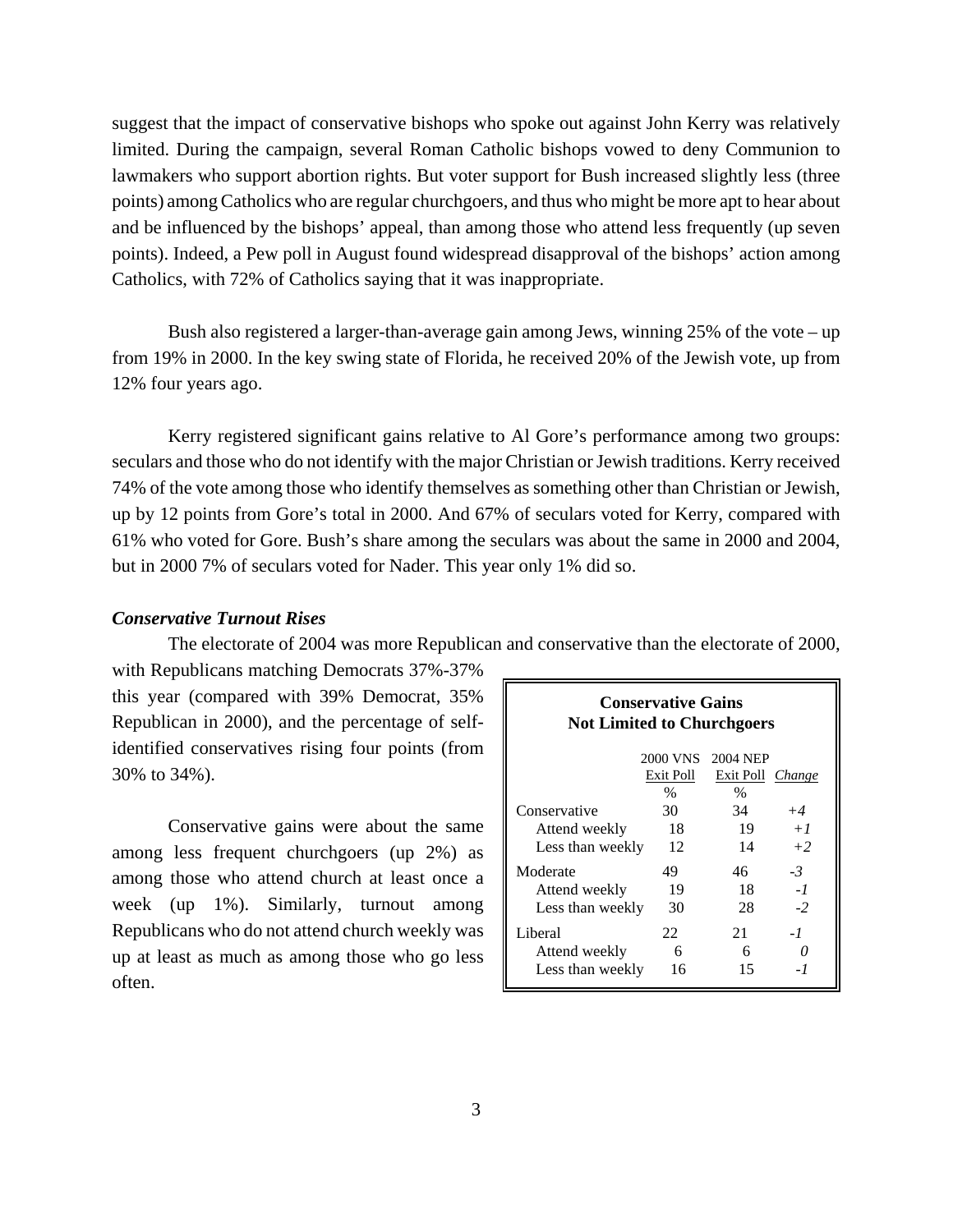#### *Evangelicals Trend More Republican*

The rising political clout of evangelical Christians is not the result of growth in their numbers but rather their increasing cohesiveness as a key element of the Republican Party. The percentage of the population who are white evangelicals has changed very little (19% in 1987; 23% now) and what growth there was occurred in the late 1980s and early 1990s.

However, in 1987, white evangelical Protestants were divided in their partisan attachments, with 34% identifying as Republicans and 29% as Democrats. Today, Republicans outnumber Democrats within this group by more than two-to-one (48%-23%).

This shift toward Republican identification among white evangelicals came in two stages. In the late 1980s, white evangelicals in the South were still mostly wedded to the Democratic Party while evangelicals outside the South were more aligned with the GOP. But over the course of the next decade or so, the GOP made gains among white Southerners generally – and evangelicals in particular – virtually eliminating this regional disparity.



The second stage began in 2000, coinciding with Bush's election. Since then, there has been rapid growth in Republican identification among *both* Southern and non-Southern evangelicals. Nationwide, Republican identification among white evangelicals increased from 39% in 1999 to 48% today. In 2004, white evangelicals made up 23% of the population, and 37% of the Republican Party.